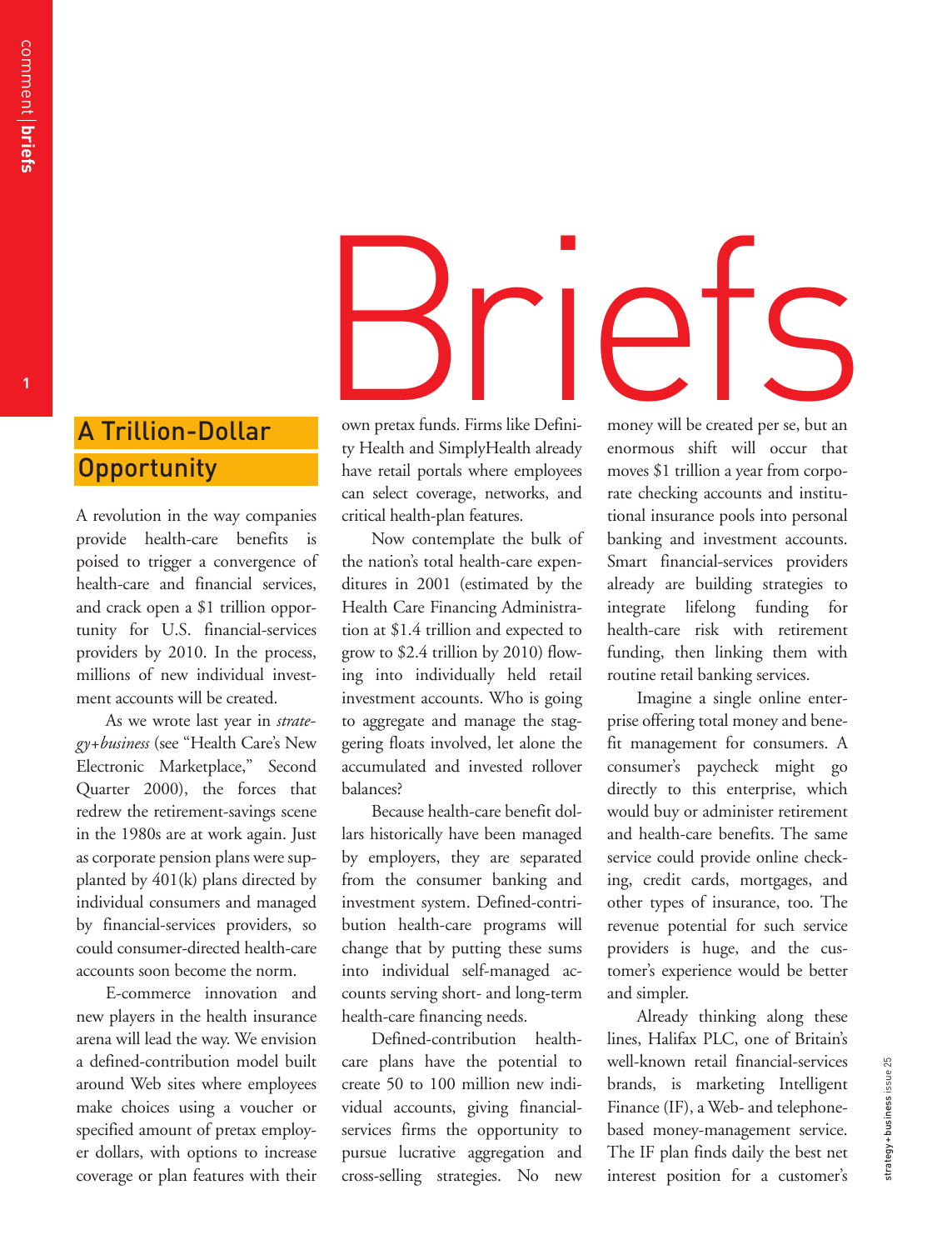# **2**

**Gary Ahlquist**

(ahlquist\_gary@bah.com) is a senior vice president with Booz Allen Hamilton's Chicago office. He specializes in the strategy-driven transformation of insurance companies, health plans, and health-care providers.

### **David G. Knott**

(knott\_david@bah.com) is a vice president with Booz Allen Hamilton in New York. Dr. Knott leads the firm's strategy work in the health services sector.

**J. Philip Lathrop**

(lathrop\_phil@bah.com) is an advisor on managed care to Booz Allen Hamilton.

**Toby E. Stuart**

(ftstuart@gsbtes.uchicago.edu) is the Fred G. Steingraber–A.T. Kearney Professor of Organizations and Strategy at the University of Chicago Graduate School of Business.

### **Robert Galliers**

(R.D.Galliers@lse.ac.uk) is a professor of information systems at the London School of Economics and co–editor-inchief of the *Journal of Strategic Information Systems*.

**Sue Newell** (susan.newell@rhul.ac.uk) is a professor of innovation and organizational analysis at Royal Holloway, University of London. A second edition of her book *The Healthy Organization: Fairness, Ethics and Effective Management* is

being published by ITP later this year.

mix of debt (e.g., credit card, mortgage) and assets (e.g., savings, checking), allowing consumers to either maximize the interest on their savings or minimize the interest on their borrowings.

Potential leaders and players are most likely to come from the banking and investment world rather than the health-insurance industry or the e-commerce infrastructure field. That's because a retail focus will be key — and the investment community's experience over the past decade with individual retirement vehicles has created some of the infrastructure and customerservice orientation that will be needed. Whoever steps in to lead the convergence, it's clear that businesses will not let America's \$1 trillion float go unmanaged.

**Gary Ahlquist, David G. Knott, and J. Philip Lathrop**

# How Organizational Aging Affects Innovation

When a company is threatened by an innovative technology, should it rush to embrace and develop it? Not necessarily. The organizational

response to innovation changes as a company ages. Older companies tend to be better at incremental innovation — developing products from an existing patent portfolio or knowledge base. But as a company matures, it loses much of its ability to respond directly to rapid and radical innovations. Aging companies must assess their capabilities *before* reacting to market disruptions.

Established firms excel at wringing new product lines and line extensions from existing assets, and selling into markets pioneered by others. They are more efficient at creating patent portfolios, for example, that can protect new product lines and create future licensing revenues. They also have existing distribution channels and marketing relationships that help get products into customers' hands quickly. Diversified companies can combine the skills and technology of different operations. The Sharp Electronics Corporation, for example, invests a third of its R&D projects across divisional lines. This approach led to Sharp's development of handheld devices that use the Microsoft Windows CE operating system.

However, older companies' organizational factors — such as bureaucracy, poor communication among divisions, work forces that don't have the skills or knowledge to respond to new opportunities, and inflexible resource allocations inhibit fast responses to radical innovations. In the early 1990s, for instance, combinatorial chemistry transformed drug discovery from a labor-intensive process to a computerized exploration of molecular compounds. Startups became the pioneers in this area, but big pharmaceutical companies couldn't pounce on the opportunity, in part because synthetic chemists felt threatened by the new technology. Politics prevented the allocation of significant resources to this new research, which made it difficult for big pharmaceutical companies to recruit combinatorial chemists with leading-edge knowledge.

Established companies have pursued expensive, distracting strategies, such as skunkworks and corporate venturing, to become as nimble as startups. But in many cases, the operations either failed to innovate or could not capitalize on their breakthroughs. Similarly, the Xerox Corporation for years did not capture value from such innovations as graphic user interfaces and laser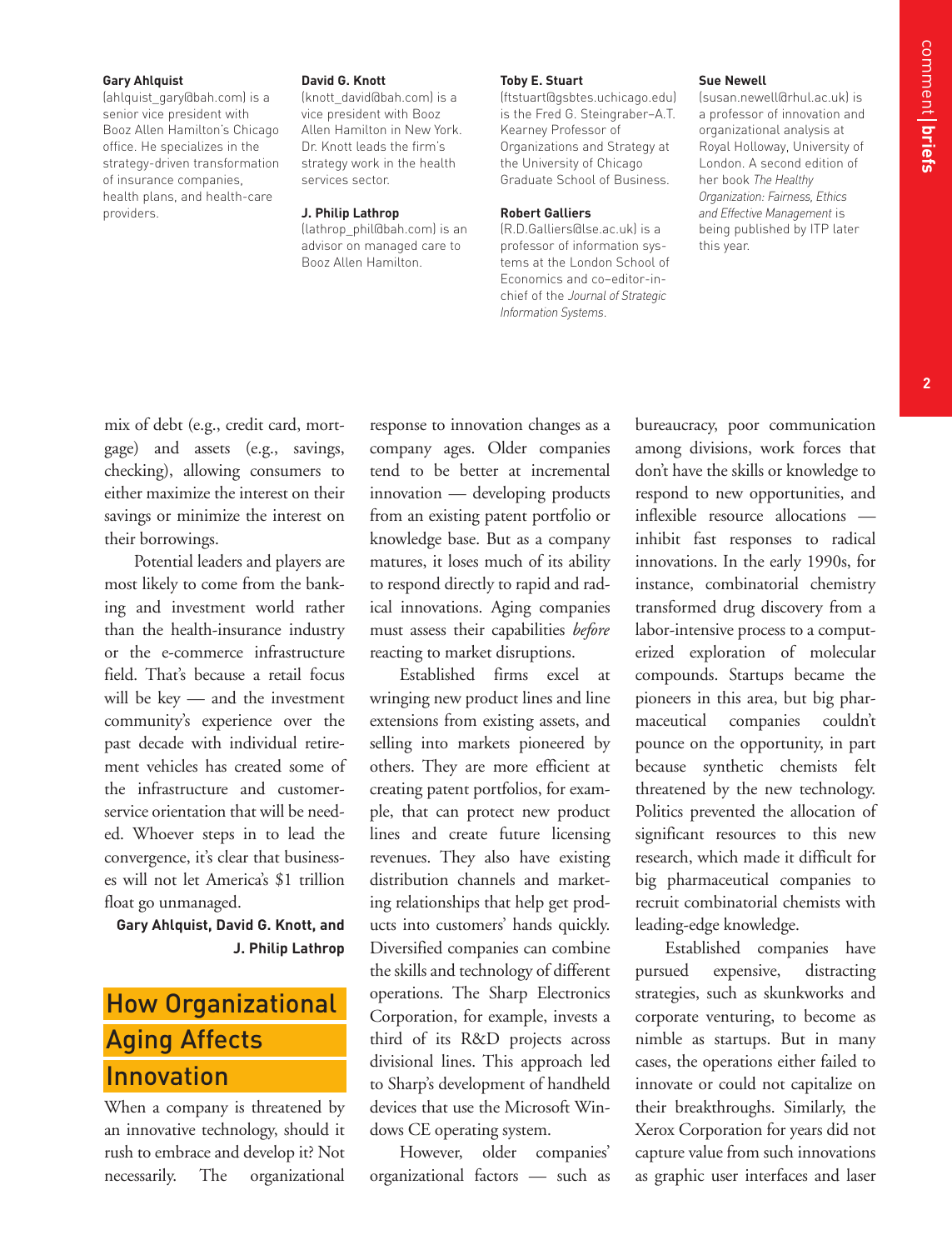printers developed at its Palo Alto Research Center.

Nevertheless, older firms can use their wisdom and age to trump speed and youth if they:

• Remain patient. Startups, backed by impatient venture capitalists, feel pressure to rush their innovations to market; older companies can wait for evidence of longterm disruptive effects. In e-tailing, this scenario has played out repeatedly: First-movers established technology standards and market visibility, but couldn't generate profits. The Webvan Group Inc., incorporated in 1996, spent \$1.2 billion to build grocery delivery services to households in the United States before going out of business this year. Royal Ahold, the Dutch owner of Stop & Shop and other grocery chains, waited until 2000 before acquiring a majority stake in e-grocer Peapod Inc., and has since acquired the entire company, all for

less than 10 percent of Webvan's lifetime losses. Royal Ahold already had the brand and infrastructure to support an online operation. Now it benefits from others' investments in refining tools for e-commerce site construction, a glut of technology workers, a larger base of online consumers, and accepted standards for online customer service.

• Ally or buy. Alliances or acquisitions give older companies the chance to become players. Eli Lilly and Company, for example, bought its way into combinatorial chemistry with its 1994 acquisition of the Sphinx Pharmaceuticals Corporation. By then the technology had proved its value for drug discovery.

• Use existing strengths. Some companies, like the Sony Corporation, create disruptive technologies, whereas others are technological followers that compete on their distribution and marketing prowess and other resources. Sony's

Older companies can use their age and wisdom to trump youth and speed.

rival in consumer electronics, Matsushita Electric Industrial Company, has built its Panasonic brand through its sales operations and advertising, rather than technological innovation.

Aging is a fact of life, and companies need to assess their strengths, weaknesses, and options honestly before responding to external changes. Clearly, aging companies can benefit from disruptive technologies, but their responses don't have to be, and should not be, the same as those of younger companies. **Toby E. Stuart**

# Global Best Practices Meet Local Realities

Companies often use enterprise resource planning (ERP) and knowledge management (KM) systems to facilitate company-wide business process improvement and innovation. They mine, analyze, and package global best practices in ERP and KM databases, thinking it will be easy and efficient to share the information across their organization. It's not. Best practices almost always have to be adapted to local conditions, and data captured in ERP and KM systems rarely reflect these nuances. What's usually missing? Human interpretation.

For example, a global clothing manufacturer's Italian subsidiary adopted an ERP system's human resources module, which required automated recruiting and selection procedures. But this proved counterproductive; informal, in-person recruiting worked best in the region. Recruiting performance actually declined until the automated parts of the new module were bypassed